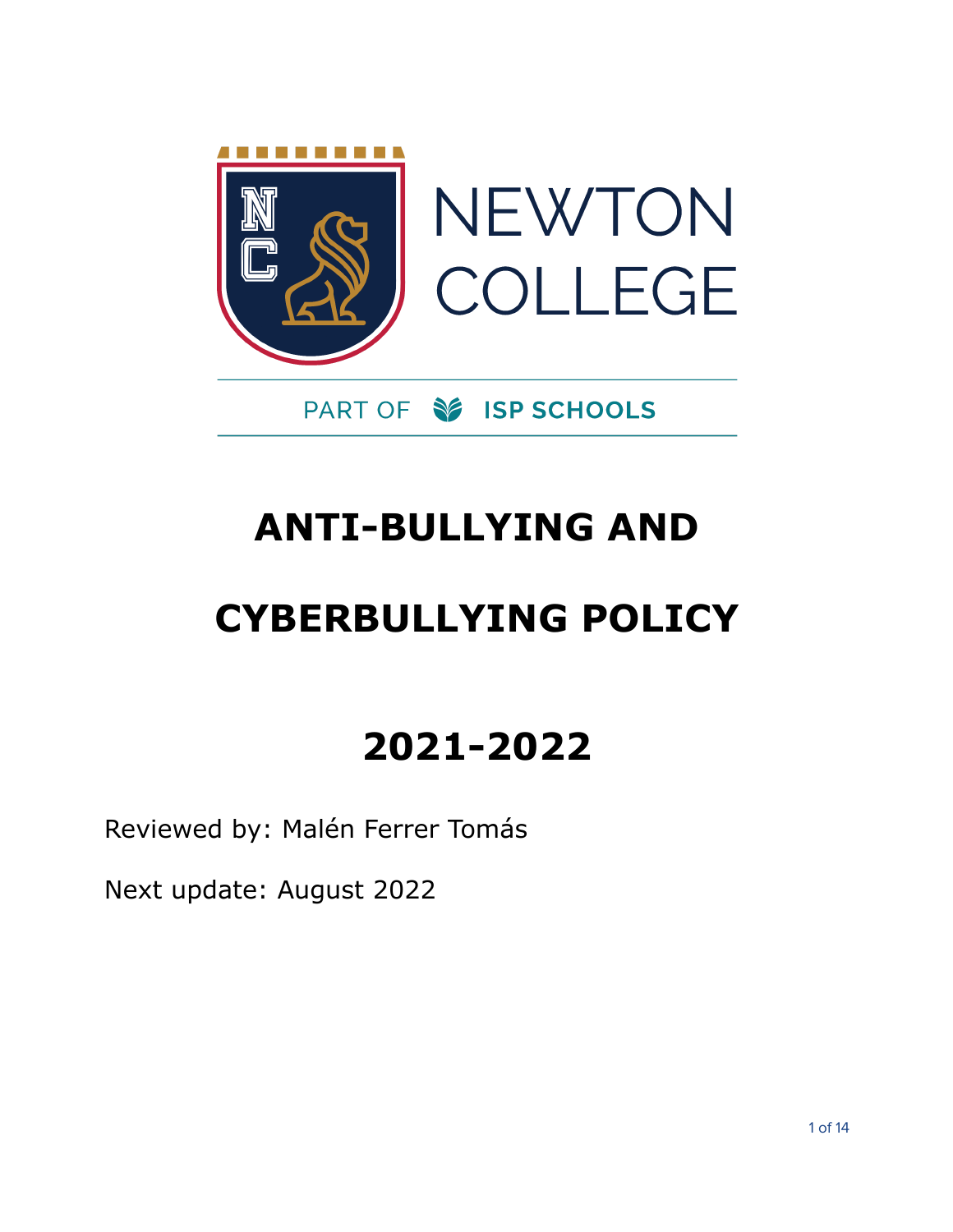## **INDEX:**

| 1.- RATIONALE.                                                                        | 4              |
|---------------------------------------------------------------------------------------|----------------|
| 2.- DEFINITIONS.                                                                      | 4              |
| 2. 1.- What is bullying?                                                              | 4              |
| 2. 2.- What is Cyberbullying?                                                         | 4              |
| 3.- CHARACTERISTICS.                                                                  | 5              |
| 3.1. Bullying.                                                                        | 5              |
| 3.1.1.- Identification.                                                               | 5              |
| a) Intent:                                                                            | 5              |
| b) Repetition:                                                                        | 5              |
| c) Imbalance of power:                                                                | 5              |
| d) Defencelessness and personalization:                                               | 5              |
| 3.1.2. Types of behaviour.                                                            | 5              |
| 3.2.- Characteristics of cyberbullying.                                               | 6              |
| a) There is no specific physical space.                                               | 6              |
| b) There is no specific time or moment.                                               | 6              |
| c) The information that is shared the virtual space lasts in time.                    | 6              |
| e) It makes it easier for violence to be exerted without the person being identified. | 7              |
| <b>4. ACTION PROTOCOL.</b>                                                            | $\overline{7}$ |
| 4.1.- First phase.                                                                    | 8              |
| 4.1.1.- Reporting.                                                                    | 9              |
| 4.1.2.- The class teacher                                                             | 9              |
| A) Initial assessment of the situation.                                               | 9              |
| B) Gathering information.                                                             | 9              |
| 4.1.3.- Analysis and evaluation of information.                                       | 10             |
| 4.2.- Second phase.                                                                   | 11             |
| 4.2.1.- Reporting the situation.                                                      | 11             |
| 4.2.2.- Intervention.                                                                 | 12             |
| 4.2.2.1.- School measures.                                                            | 12             |
| Individual measures.                                                                  | 12             |
| B) Collective measures.                                                               | 13             |
| 4.2.2.2.-Disciplinary measures.                                                       | 14             |
| 4.2.3.- Completion and closure of the protocol.                                       | 14             |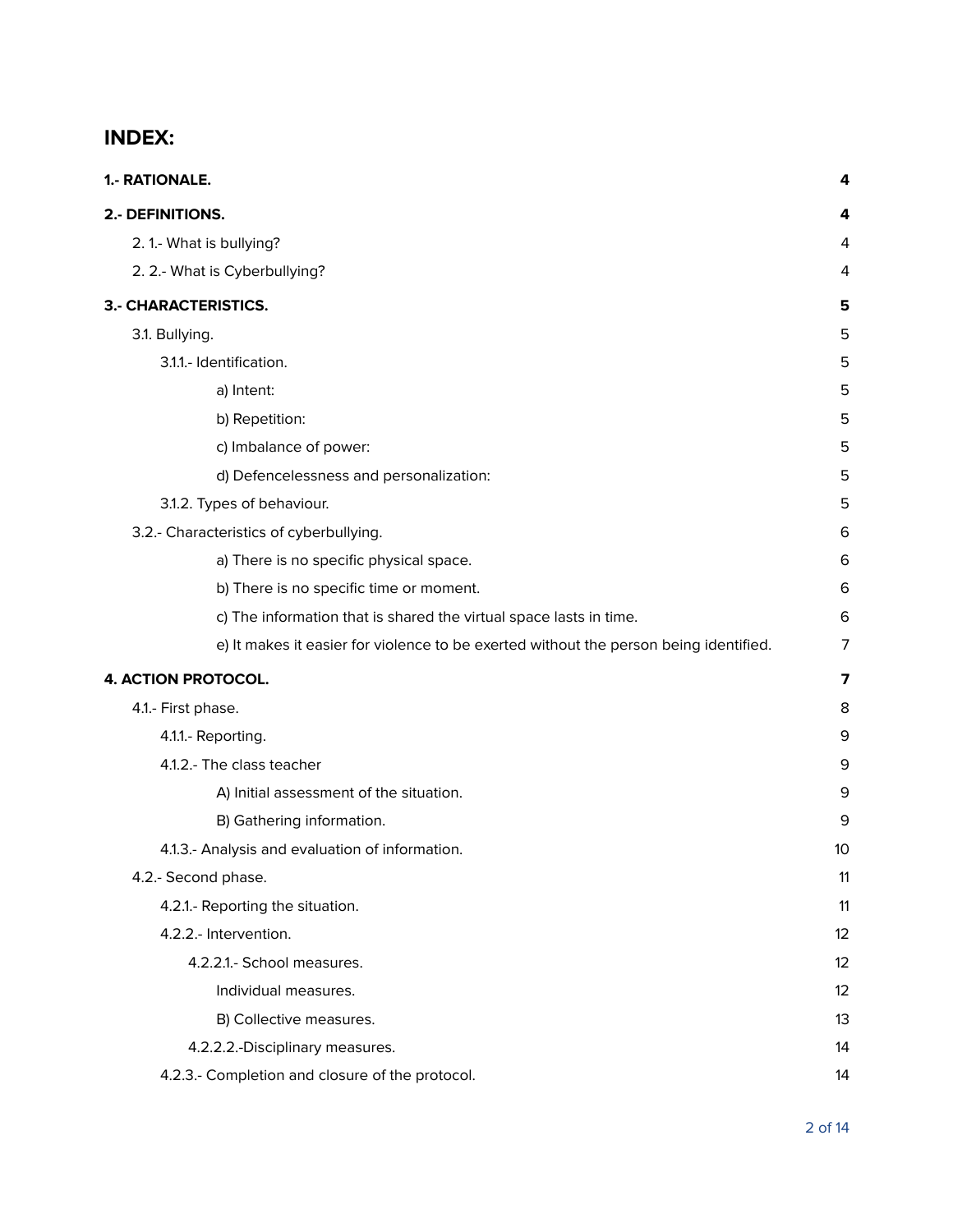## 4.2.4 - [Useful](#page-13-2) Links [14](#page-13-2)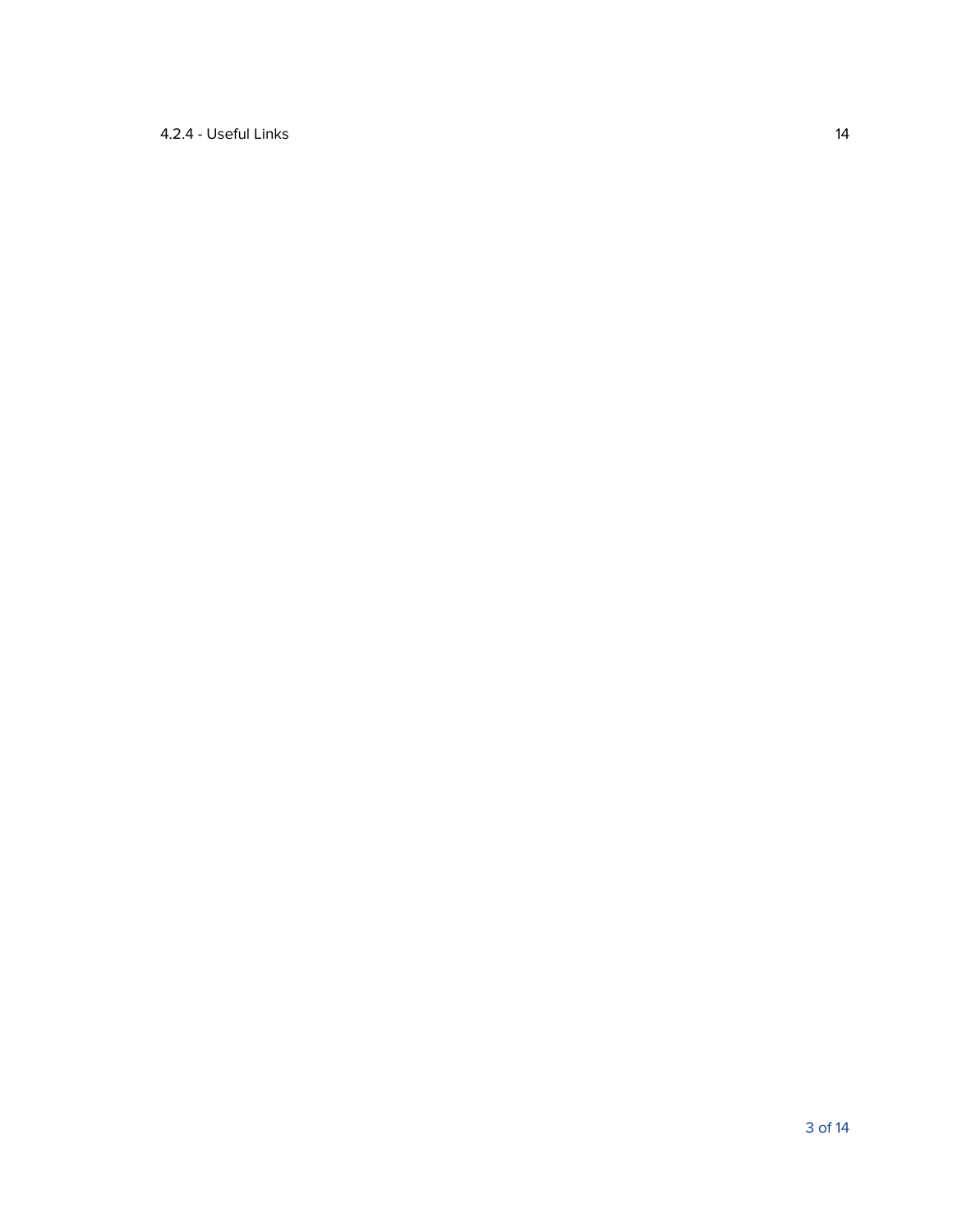## <span id="page-3-0"></span>**1.- RATIONALE.**

We currently live in a changing society that demands that education continually adapts to the social characteristics of the moment and today the problem of bullying is a reality in the educational context. No one should underestimate the fear that a bullied child or teenager may feel. Ignored bullying can have a very negative impact on a child's teaching and learning process, so we must ensure that all members of the school community know the procedures to follow if it happens.

The school plays a significant role with regard to bullying, one of its functions being to put in place all the necessary mechanisms to prevent and eradicate all types of violent behaviour.

Bullying or abusive behaviour will not be accepted or tolerated at Newton College. Therefore, in the face of these behaviours, all members of the educational community must act preventively and proactively.

## <span id="page-3-1"></span>**2.- DEFINITIONS.**

## <span id="page-3-2"></span>**2. 1.- What is bullying?**

Bullying in a school environment is the effect of repeated actions, sustained over time, with the intention of humiliating and subjecting any person to verbal, psychological or physical intimidation, conducted by an individual or group.

## <span id="page-3-3"></span>**2. 2.- What is Cyberbullying?**

Cyberbullying, also known as cyber harassment, cyberstalking or online bullying, is a form of bullying through the use of the means of new information and communication technologies<sup>1</sup> to persecute and bully a person or a group of people. New technologies and social networks are used to threaten, insult, attack, humiliate or slander a person or group of people by posting, commenting on or spreading rumours, images or information without the consent of the person concerned.

<sup>&</sup>lt;sup>1</sup> Mobile phones, tablets, computers, consoles or virtual gaming devices, etc.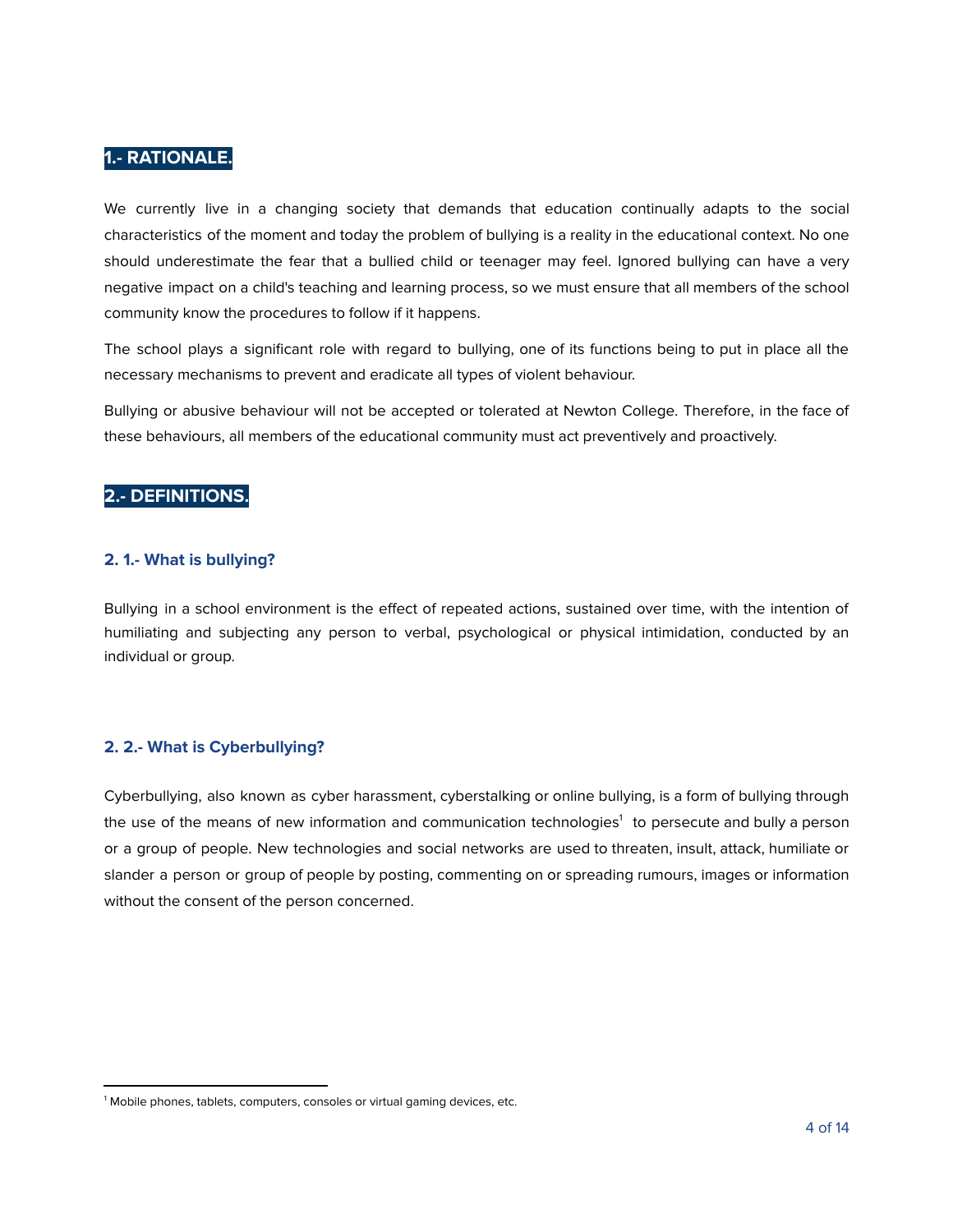## <span id="page-4-0"></span>**3.- CHARACTERISTICS.**

## <span id="page-4-1"></span>**3.1. Bullying.**

#### <span id="page-4-2"></span>**3.1.1.- Identification.**

It is necessary to differentiate bullying from sporadic incidents and attacks in interpersonal conflicts and other violent manifestations. In order to consider behaviour as bullying, four diagnostic criteria must be met, which must occur simultaneously, regardless of the personality of the possible victim.

The criteria are the following:

#### <span id="page-4-3"></span>**a) Intent:**

The aggression produced does not constitute an isolated event, it is directed at a specific person with the intention of making them a victim. Although the victim does not provoke the situation, there is an express intention to do harm on the part of the aggressor or aggressors.

#### <span id="page-4-4"></span>**b) Repetition:**

Aggression is constant and prolonged in time, with repetition and a combination of physical, verbal or psychological aggression, whether direct or indirect, so that the victim, in addition to suffering continuously, has the expectation of continuing to suffer abuse and being the target of future attacks. Moreover, the social context in which it develops (peer group or school) is usually stable, thereby reducing the possibilities of getting away from it.

#### <span id="page-4-5"></span>**c) Imbalance of power:**

The aggression features an inequality of physical, psychological or social power, which generates an imbalance of forces in interpersonal relationships. The defencelessness of the victim, the asymmetry between the parties, with the establishment of an unbalanced abuse of power structure between victim and aggressor or aggressors.

#### <span id="page-4-6"></span>**d) Defencelessness and personalization:**

The target of the aggression is usually a single student or a small group of students, who is / are placed in this way in a defenceless situation. The victim percieves the bullying as an extremely gruelling experience, and does not have the necessary resources to overcome it.

## <span id="page-4-7"></span>**3.1.2. Types of behaviour.**

Bullying can be carried out through the following types of behaviour and more than one type may be adopted: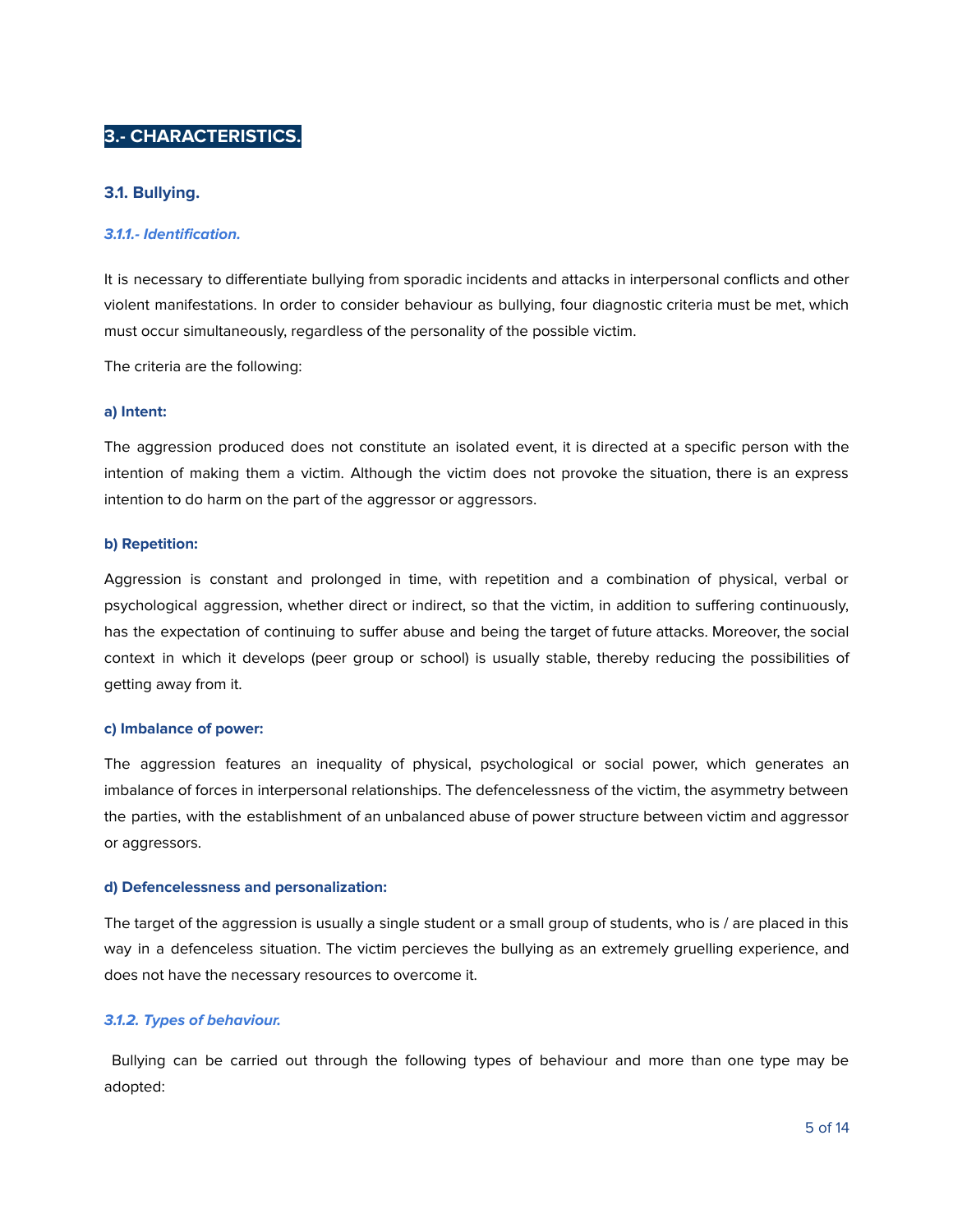- Scorn and ridicule.
- Coercion.
- Physical assaults (hitting, pushing, kicking, spitting, etc.).
- Verbal attacks (insults, use of nicknames, etc).
- Psychological attacks such as spreading false and / or offensive rumours.
- Intimidating and threatening behaviour.
- Behaviour of social exclusion and marginalization.
- Theft, extortion, blackmail and causing damage to personal belongings.

## <span id="page-5-0"></span>**3.2.- Characteristics of cyberbullying.**

The spaces where our students mingle is no longer limited mainly to school or other physical spaces, such as nearby parks or sports fields. Currently, technologies have established a new relationship context, cyberspace, whose characteristics and possibilities represent a new context in which a type of bullying can occur - cyberbullying.-.

The main characteristics of this new form of bullying are:

#### <span id="page-5-1"></span>**a) There is no specific physical space.**

It can be email, a chat, instant messages, websites, internet video games, a blog, different social networks (Facebook, Twitter, Instagram, Snapchat ...), therefore, it goes beyond the walls of the school, but also extends to any part of the city, or even the world, in a matter of minutes.

#### <span id="page-5-2"></span>**b) There is no specific time or moment.**

Virtual space is open 24 hours a day, 365 days a year, therefore, anyone can use it, access the information that appears there, edit texts, etc. at anytime whatsoever.

## <span id="page-5-3"></span>**c) The information that is shared the virtual space lasts in time.**

That is, if we talk about showing a photograph or having a conversation, everything that is exposed on the network always remains there (for months, years or even decades).

#### **d) It can have a multiplier effect.**

A single act - uploading an image or posting a humiliating comment on the web - can be seen and shared by many other people at the same time. Therefore, it is not necessary for the same person to attack another person several times for the bullying to be repeated.

## <span id="page-5-4"></span>**e) It makes it easier for violence to be exerted without the person being identified.**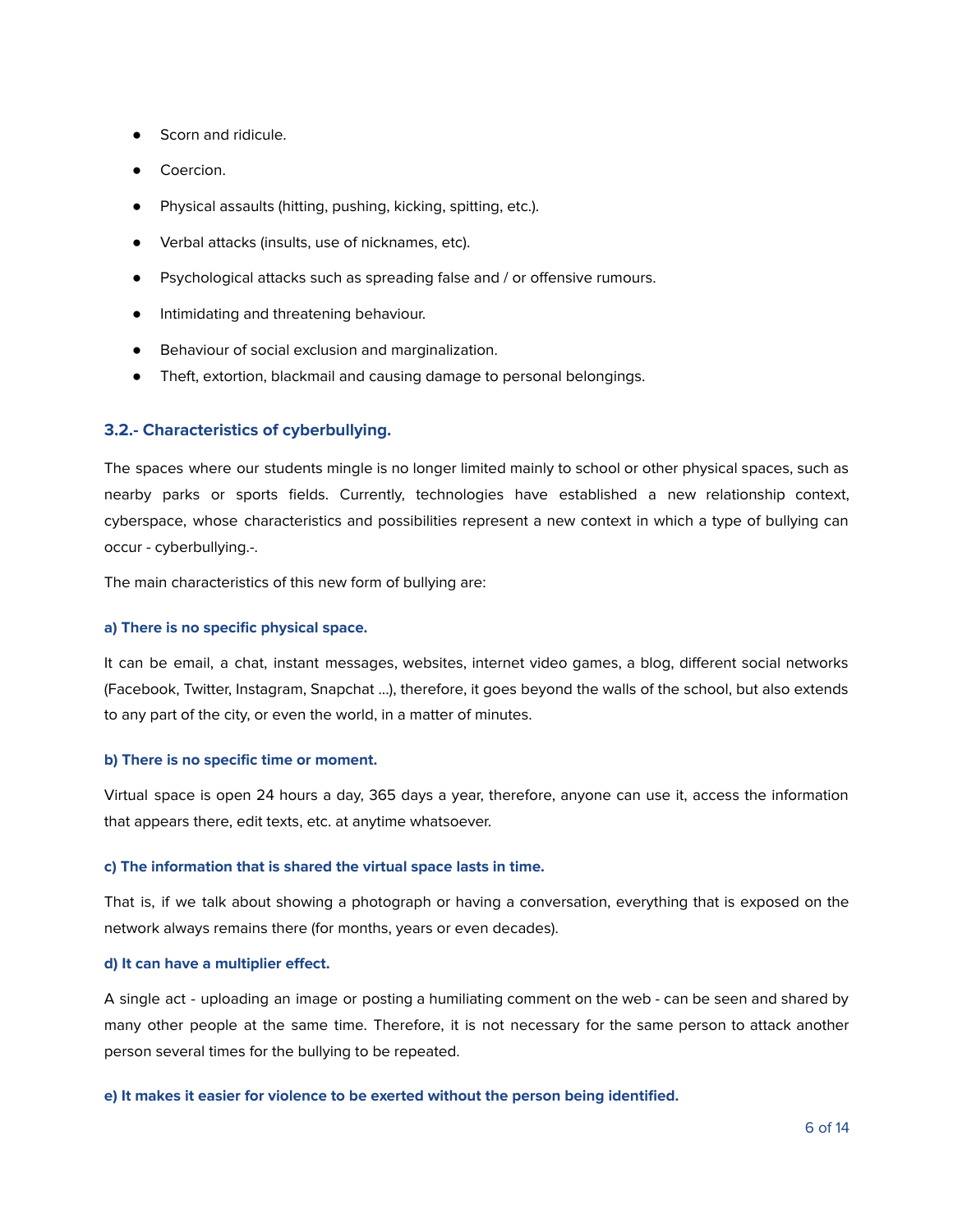Those who carry out violence can use a false profile, impersonate another person, or even not identify themselves. As a result, it can be more difficult, or even impossible, to know who is committing the violence and to take action.

Taking these elements into account, when we speak of cyberbullying we are faced with a type of bullying that goes beyond school hours, school spaces and that can occur at any time.

Cyberbullying can be especially harmful because:

- In certain circumstances it can be carried out with relative anonymity.
- It can hurt or humiliate a person in front of a large "audience".
- The bully is not always aware of the magnitude of the damage they cause, since cyberbullying is rarely practiced face-to-face, allowing the victim to become depersonalized.
- The bullying situation can escalate rapidly as more people are involved.
- It does not stop at the end of the school day and can affect the victim in their own home or private space.

## <span id="page-6-0"></span>**4. ACTION PROTOOL.**

This action protocol is structured in two phases: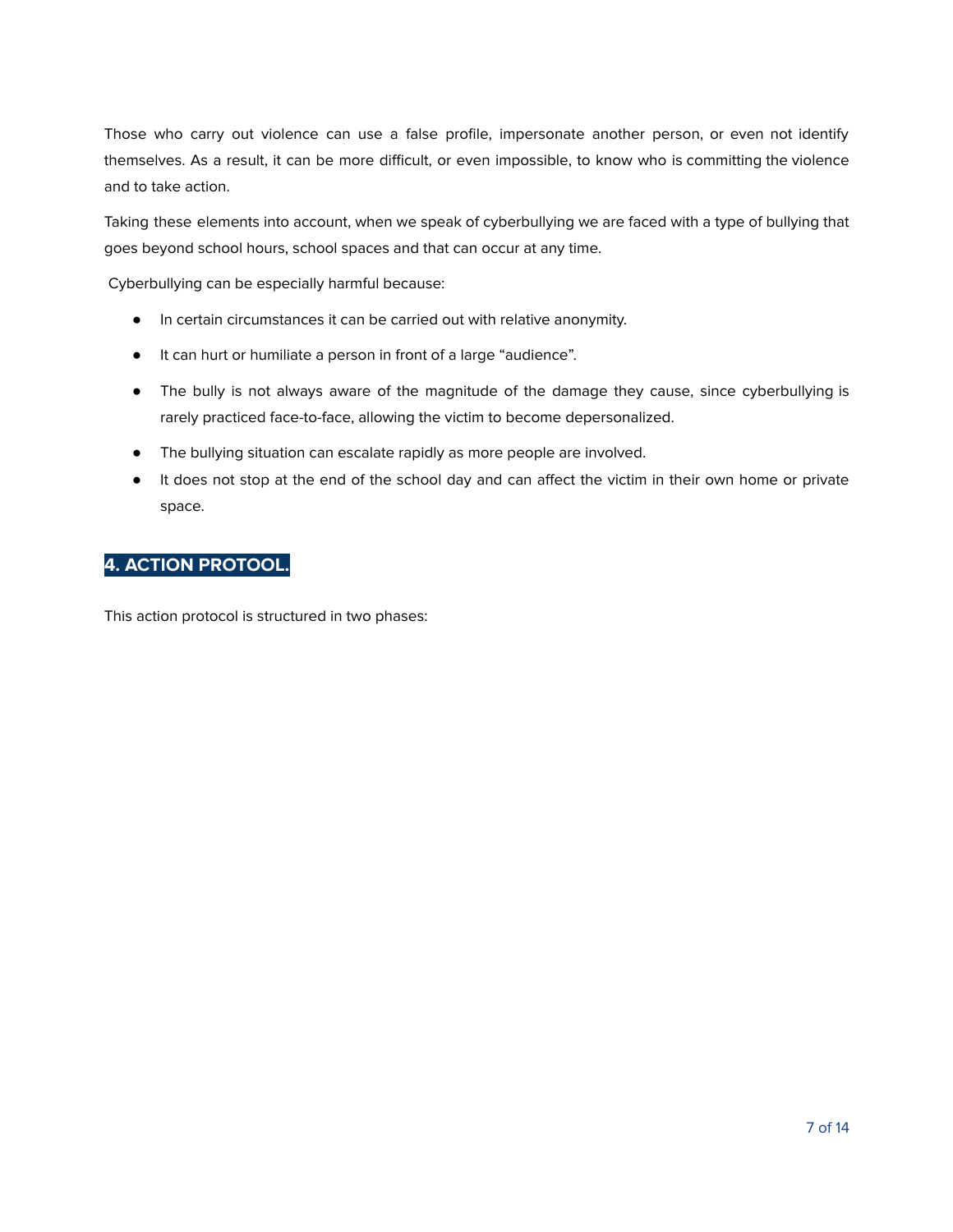Anti- Bullying Policy - Action protocol Flow-chart.



## <span id="page-7-0"></span>**4.1.- First phase.**

The first phase is structured as follows: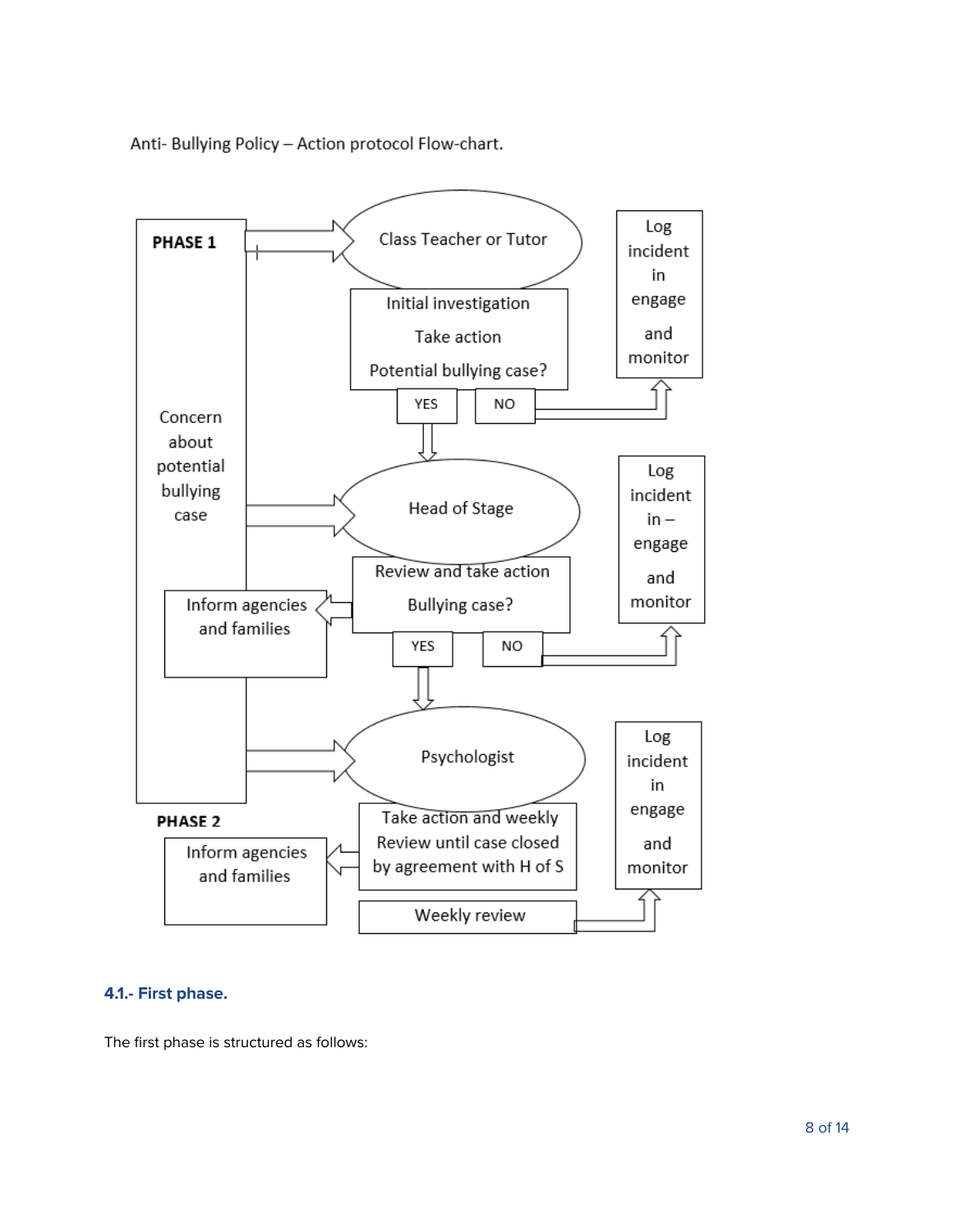## <span id="page-8-0"></span>**4.1.1.- Reporting.**

The first step to be followed by the person/s who are suffering from bullying or cyberbullying, will be to report this situation to the school:

This situation will then be communicated to any of the following members of the school community:

- The class tutor or a teacher in whom there may be more trust.
- The stage psychologist.
- The Management Team.

Any member of the School who has knowledge of a possible situation of bullying or cyberbullying, must inform the corresponding Stage Coordinator.

The silence surrounding bullying situations is caused by fear of retaliation when reporting. Therefore, and in order to facilitate the communication of these situations of presumed bullying, it is important to create and promote effective communication channels to stop this type of behaviour.

## <span id="page-8-1"></span>**4.1.2.- The class teacher**

Any bullying situation will initially be reported to the pupil's class tutor.

## <span id="page-8-2"></span>**A) Initial assessment of the situation.**

The aim of this phase is to "size up" the possible bullying situation to avoid scaremongering.

The class tutor will study the facts and collect information on the situation with the utmost confidentiality and guaranteeing the same to any of the students from whom information is requested.

This assessment will be carried out objectively so that what happened is neither minimized nor exaggerated.

Minutes will be drawn up of each and every relevant information and evidence during this protocol by the class tutor.

## <span id="page-8-3"></span>**B) Gathering information.**

The protocol to follow for gathering information will be the following:

- Systematic **observation** of risk areas (playgrounds, corridors, class entrances and exits, class changes, dining room, etc.) to select data on the functioning of students within school, characteristics regarding their interaction, any levels of aggression, situations in which attacks occur, etc.
- **Interviews: the class tutor will conduct the interviews** he/she deems appropriate, trying at any moment, if possible, that the alleged bullied and bullying parties do not coincide.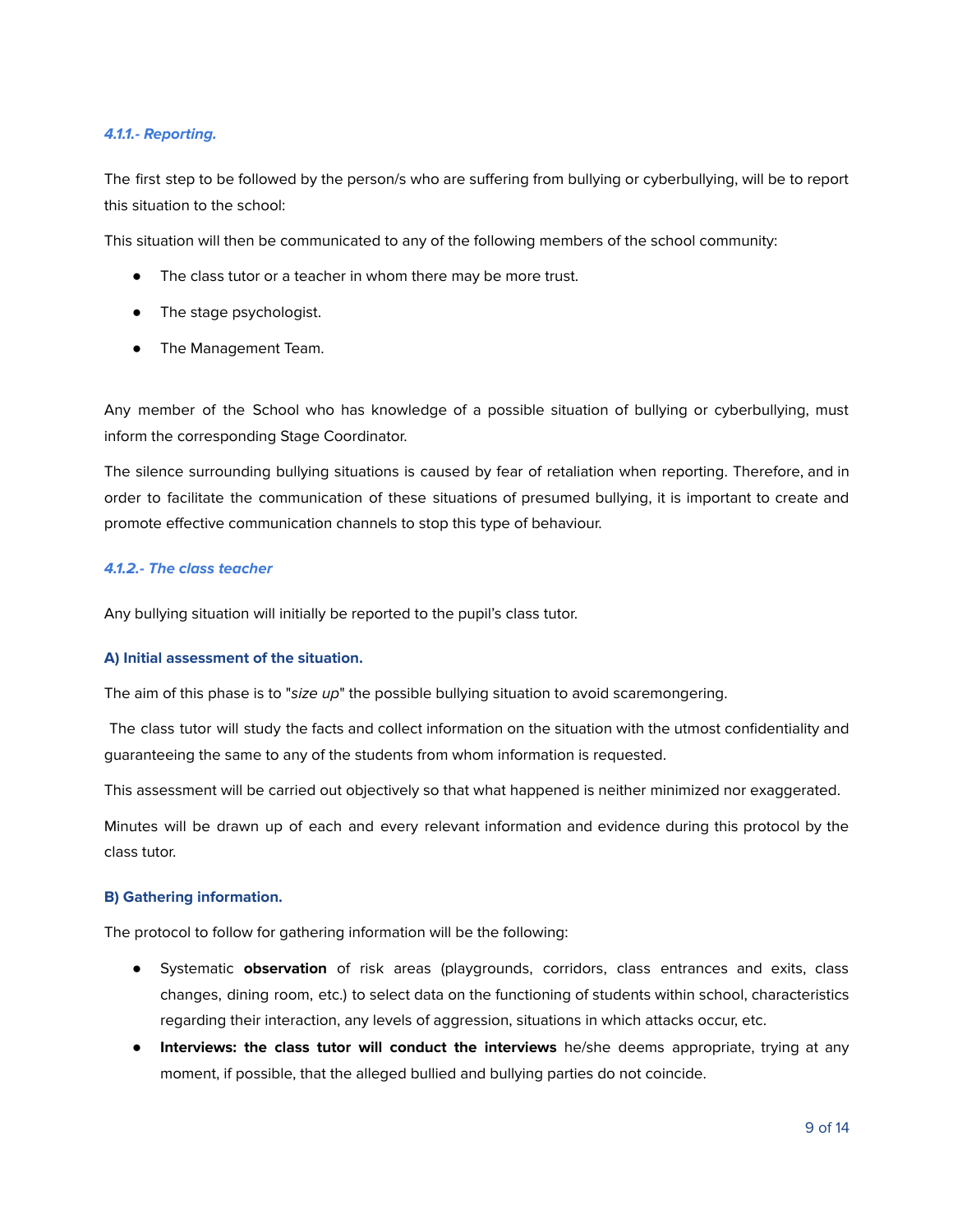The following interviews will be necessary:

- Interview with the pupil being allegedly bullied. The student must be guaranteed the confidentiality of their information.
- Interview with non-participating observers. These are members of the school who may know the facts, but do not actively participate in them.
- Interview with the alleged bully or bullies.

The purpose of these meetings are to find the key facts about the incidents. Key facts about the incidents should be written down and, at the end, students should write their names, date and sign.

Parallel to the protocol for gathering information, immediate simultaneous preventive measures may be put into place.

- Surveillance by teachers in those places where the alleged bullying may take place, always bearing in mind the essential confidentiality of the entire process.
- Accompaniment of the student who is allegedly being bullied by several trusted colleagues for as long as it is considered appropriate until the suffering disappears (Support Group). Their job will be to accompany the allegedly bullied student and report any incident that occurs to the teachers.
- Daily monitoring by the trusted teacher designated by the student, due to greater empathy or communicative or emotional closeness.

## <span id="page-9-0"></span>**4.1.3.- Analysis and evaluation of information.**

After the interviews, observation, etc., the class tutor will analyze the information collected and will make an assessment of the situation.

If the class tutor indicates that there are no signs of bullying, the case will be registered on Engage and a monitoring will be carried out.

But if the class tutor finds that there are signs of bullying, the case will be reported to the Head of Stage, who will review the case and make an assessment of the situation.

This assessment will be drawn up in a report which will indicate whether or not there are signs of bullying between students, and where appropriate, the seriousness of the situation and will set out suggestions for intervention or whether it is a matter of conduct that contravenes the School's Rules of Coexistence or the Internal Regulations of the corresponding stage.

At the end of this report, the Head of Stage will give an opinion: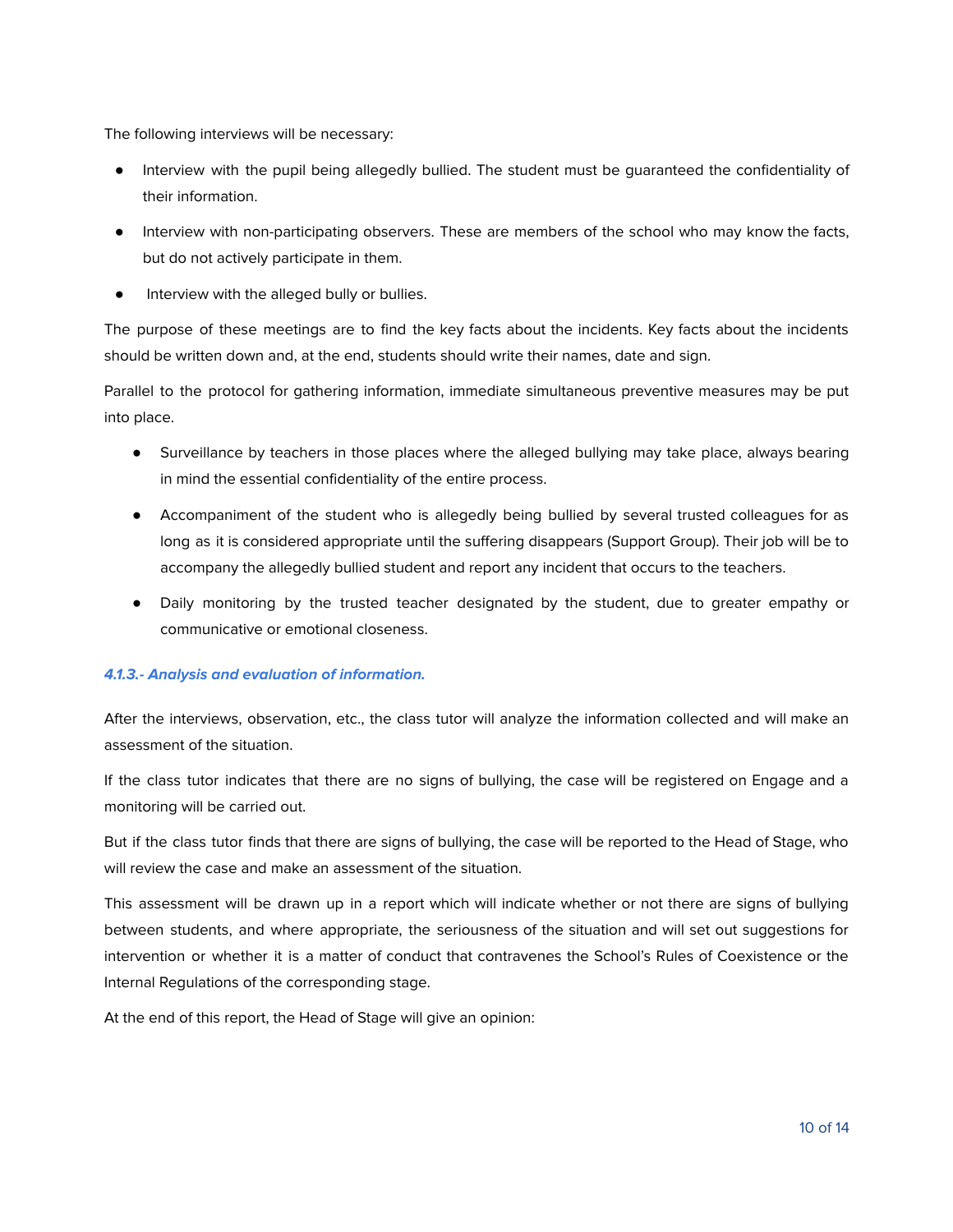- If the report's opinion concludes that the situation of bullying or cyberbullying is not confirmed, the School will close the investigation subject to the Protocol.
- If the report decision concludes that the situation of bullying or cyberbullying is confirmed, the Head of Stage will interview with the parents or legal guardians of the pupils being allegedly bullied and the bullies. They will be informed of the facts being investigated, the measures adopted, the steps to follow in managing the conflict, depending on the seriousness of the event, and their collaboration will be requested to resolve the matter. These meetings will be held separately.

Moreover, the Head of Stage will inform the Educational Psychology Department. Both the Head of Stage and the stage psychologist will agree on the steps to be followed, and every week the stage psychologist will review the case and inform the families of the situation.

## <span id="page-10-0"></span>**4.2.- Second phase.**

Confirmation of bullying or cyberbullying entails the adoption of several actions in parallel. On the one hand, assess the need to report the situation to other institutions, and on the other, the immediate implementation of educational and disciplinary measures.

To do this, the following steps will be followed in this phase:

## <span id="page-10-1"></span>**4.2.1.- Reporting the situation.**

Once this phase has been reached, the affected families will be contacted to request their collaboration and collect more information. Through individual meetings with each of the affected families, they will be informed of their child's behaviour at the School or on social networks, the specific intervention needs required, the measures that have been implemented and, where appropriate, of the actions that the School will undertake. These actions may consist of submitting the actions carried out by the School, in the first phase of the protocol, to the Department of Education.

When conflictive acts (vandalism, physical attacks, fights, thefts, etc.) go beyond the resources and competencies of the educational system, or when the competent organs of the School feel that they cannot address the problem appropriately, external help will be requested and the competent services will be duly notified, that depending on the situation could involve: Social Services, the Prosecutor's Office for Minors or the National Police.

When the conflicting acts could constitute a crime, they will be reported to the National Police directly.

## <span id="page-10-2"></span>**4.2.2.- Intervention.**

An action plan will be defined that will reflect the measures to be applied in the affected classroom or classrooms and measures with the students in conflict, which guarantee the individualized treatment of both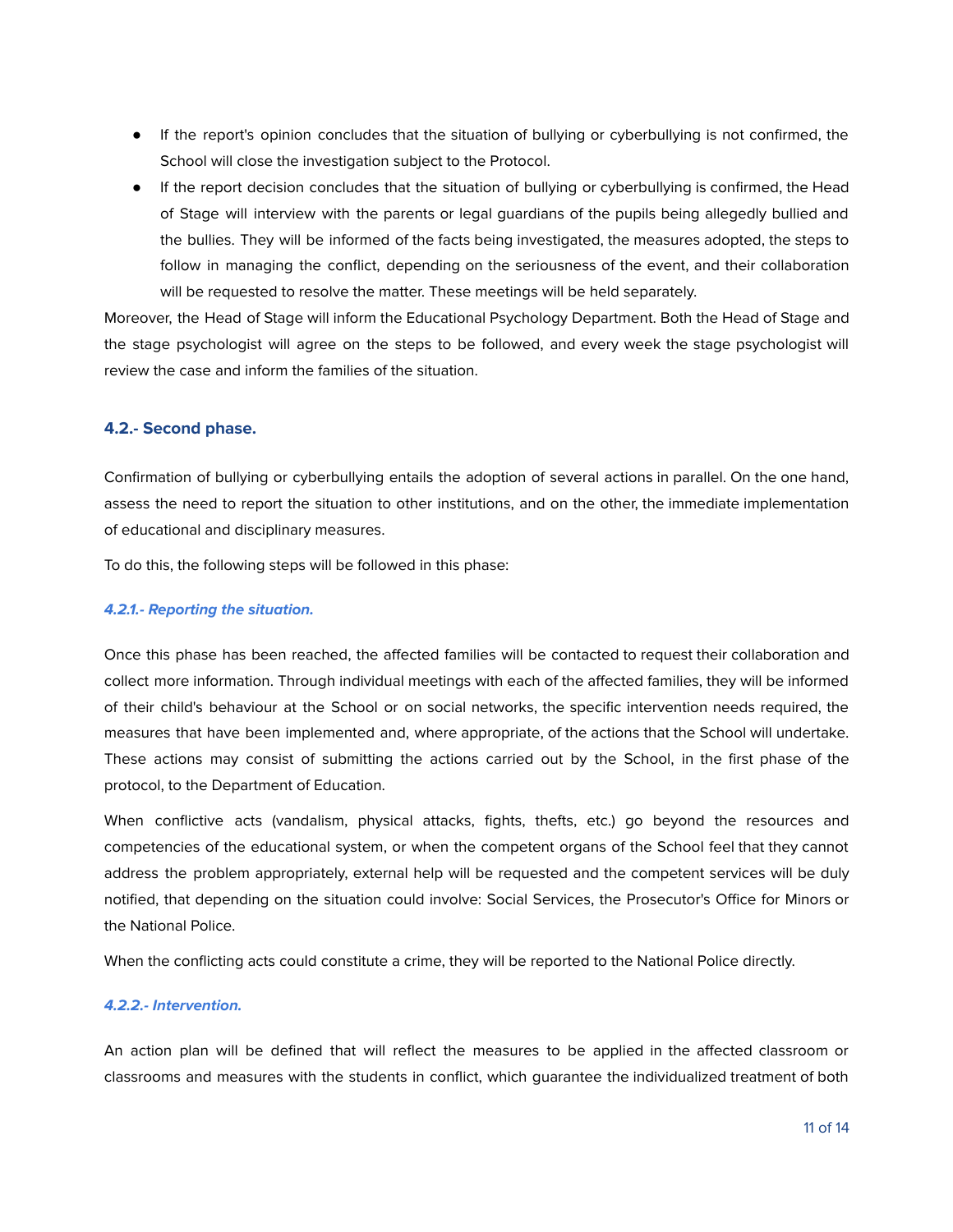the victim and the bully and the "spectator" students. All this without prejudice to the fact that the corrective measures contained in the current School Internal Rules, are applied to the bully or bullies.

During the intervention, the simultaneous preventive measures set out in the first phase will be maintained parallel to it, to protect the victim and / or prevent attacks. The Assessment Team will carry out a daily follow-up for two or three weeks of the student suffering from bullying and of those who are involved.

## <span id="page-11-0"></span>**4.2.2.1.- School measures.**

## <span id="page-11-1"></span>**A) Individual measures.**

## The main **actions to be taken with the bullied person/s** will be:

- Advice on self-protection behaviour, assertiveness and help for the recovery of self-esteem.
- Proposal to participate in specific social skills courses or programmess within or outside school hours with family authorization.
- Specific surveillance of the relationship between the bully and the bullied person.
- Change of group, if the Educational Psychology Department deems it necessary.
- Other measures that the School may consider necessary at its discretion and have not been described above.

## The main **actions to be taken with the bully or bullies:**

Among others that the School may decide, and depending on the seriousness of the events, the following would be carried out:

- Work with each of the people concerned in the process of repairing the damage and requesting and accepting forgiveness, asking each party if they agree to start this process:
	- Request an apology orally and/or in writing.
	- Proposal of solutions, preparation of written commitments and review of them over a period of several weeks.
	- Carrying out other compensatory tasks for the victim of bullying, for the group or for the center.
	- Participation in a mediation process.
	- Carrying out tasks related to improving coexistence in School.
	- Involvement in socio-educational tasks.
- Provision of assistance in the search for alternatives to solve the difficulties:
	- Anxiety and anger management.
	- Managing emotions
	- Self-control
	- Social skills and conflict resolution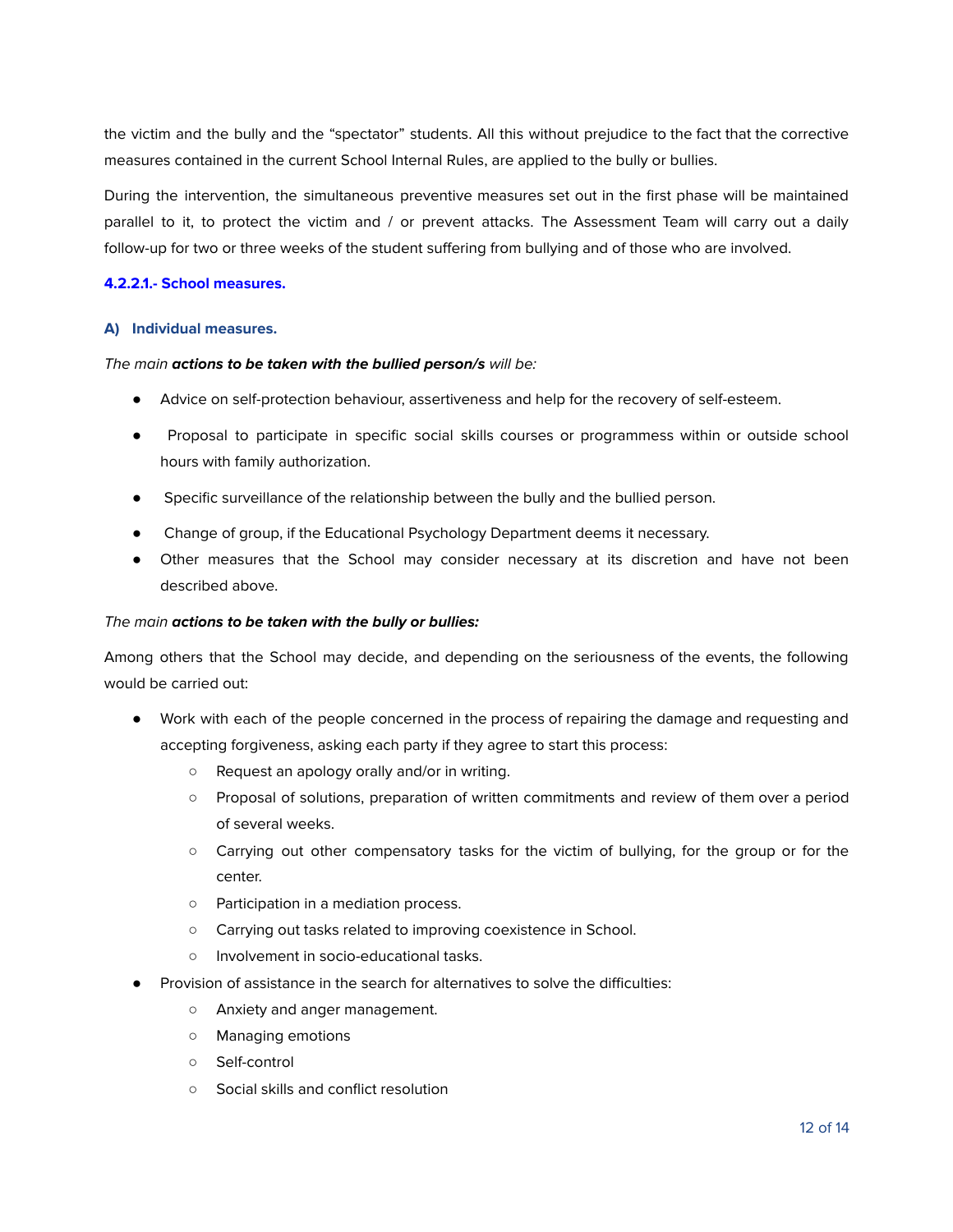- Change of group, if the Educational Psychology Department deems it necessary.
- Other measures that the School may consider necessary at its discretion and have not been described above.
- Private reprimand of the tutor.
- Private reprimand by Stage Coordination or School Management.

## The main **actions to be taken with families:**

- Elaboration of agreements with the families so that they understand that we try to help each of the students involved, with the aim of alleviating the suffering and striving that such situations are not repeated.
- Guidance on how to help their children, whether they are victims or perpetrators.
- Request family collaboration for the surveillance and control of their sons and daughters and establish guidelines to coordinate communication on the socio-educational process.
- Information on possible external support and follow-up (referral to external psychological intervention services, participation in specific social skills courses or programmes, etc.).

## <span id="page-12-0"></span>**B) Collective measures.**

## Main **actions to be taken with student peer observers:**

- Awareness campaigns may be carried out during class tutorial time:
- Watching videos or films with a follow-up discussion or commented reading of stories.
- Preparation of an anti-bullying decalogue.
- Establishment of written commitments not to incur this type of conduct.
- Peer support and/or mediation programme.
- Identify false beliefs about bullying and contrast with appropriate ideas.
- Dissemination of their rights and responsibilities.
- Review and possible organization of break times and patios.

## Main **actions to be taken with teaching staff:**

- Inform all the teachers about the measures that should be taken immediately when a situation of alleged bullying is known.
- Explain the tasks to be carried out in the follow-up of these situations.
- Guidance on detection and intervention indicators.

Actions taken by School Leadership Team

● Termly review of number and nature of cases,